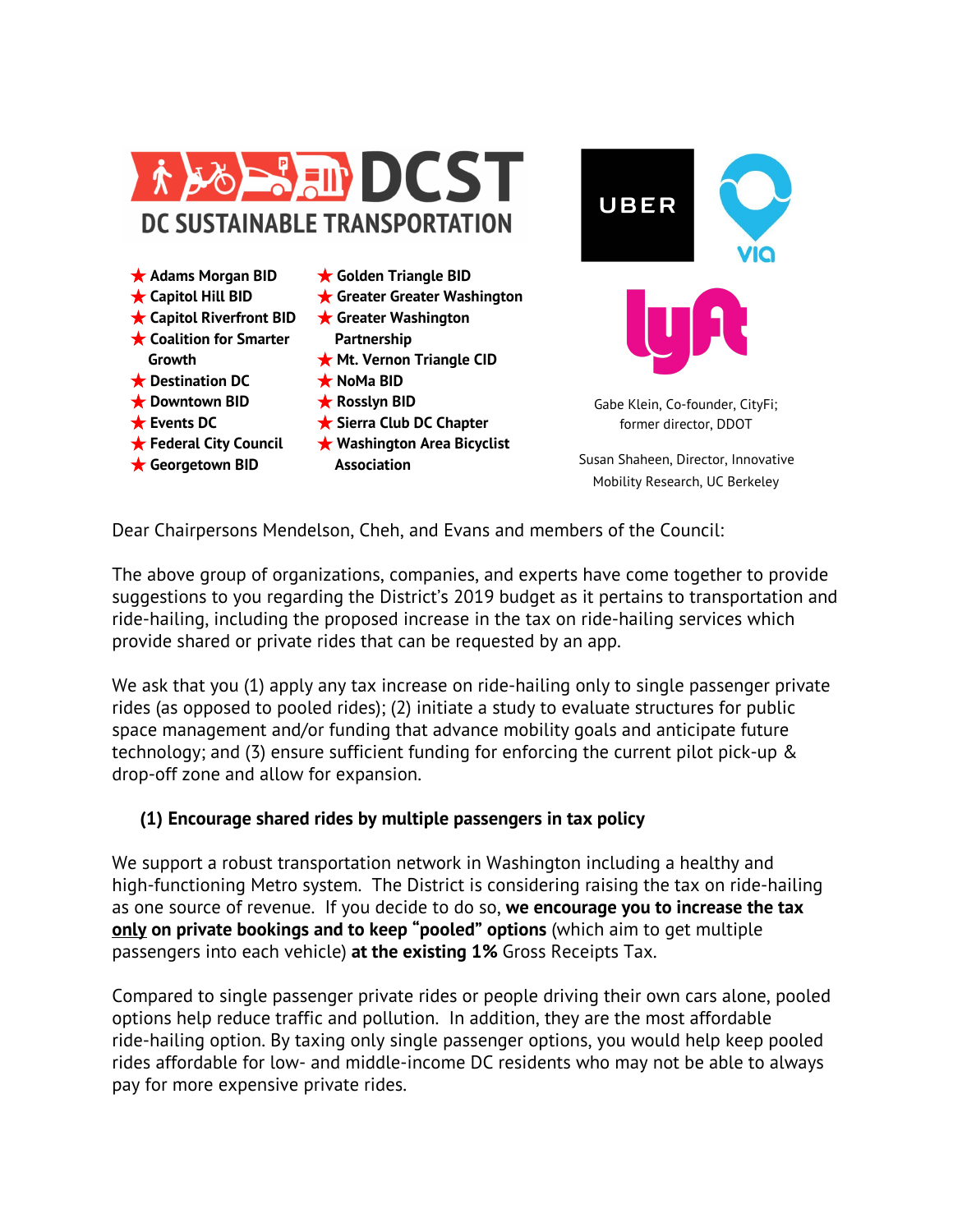This policy would also be consistent with the views of national environmental groups, transportation and urban mobility experts, and companies which recently stated that "every city ... should clearly incentivize multi-passenger pooling options" in its tax structure. Finally, it would be an initial step towards helping the District prepare for autonomous vehicles, which experts agree will have to be deployed on a shared basis in our cities if we are to realize their full benefits.

## **(2) Fund a study on public space management, revenue, and data sharing related to ride-hailing and future technology**

Ultimately, we believe that it will be necessary for the District to establish a system in which every vehicle pays for its fair share for road use, congestion, and pollution. As traffic grows and we move into a future of automation, DC will have to implement policies to replace lost revenue, strongly incentivize shared trips, and discourage empty vehicles from circling our streets.

How best to address these issues is complicated and will require balancing various factors, but the work should begin now. **We encourage the Council to appropriate funds in the budget for the District Department of Transportation and DC Sustainable Transportation to study and recommend options** for public space management and tax policies that address the District's goals to efficiently use the road network for the movement of people and delivery of goods; provide equitable transportation mobility and access; and minimize traffic congestion.

The study could further make recommendations for data which could be shared between private companies and government agencies or nonprofits which participate in planning activities. In order to make informed transportation decisions, the District would benefit from additional data from ride-hailing companies, future autonomous vehicle companies, and others. Companies have an interest in keeping confidential business information from competitors, and it is important that individuals' privacy be protected. One promising avenue being piloted is to create a neutral data storehouse that can accept data, and provide government officials or researchers with the ability to analyze the data, with personally identifying information and information specific to one company, removed.

The study should consult stakeholders from business organizations, advocacy groups, transportation providers, academia, and government.

## **(3) Fund enforcement of the current and future pick-up/drop-off zone**

The District is currently piloting a "no parking" zone on Connecticut Avenue in the Golden Triangle during late nights. This zone allows ride-hailing, taxis, and other vehicles to pull up to the curb to pick up or discharge passengers rather than double- or triple-parking in Connecticut Avenue, as had been widespread.